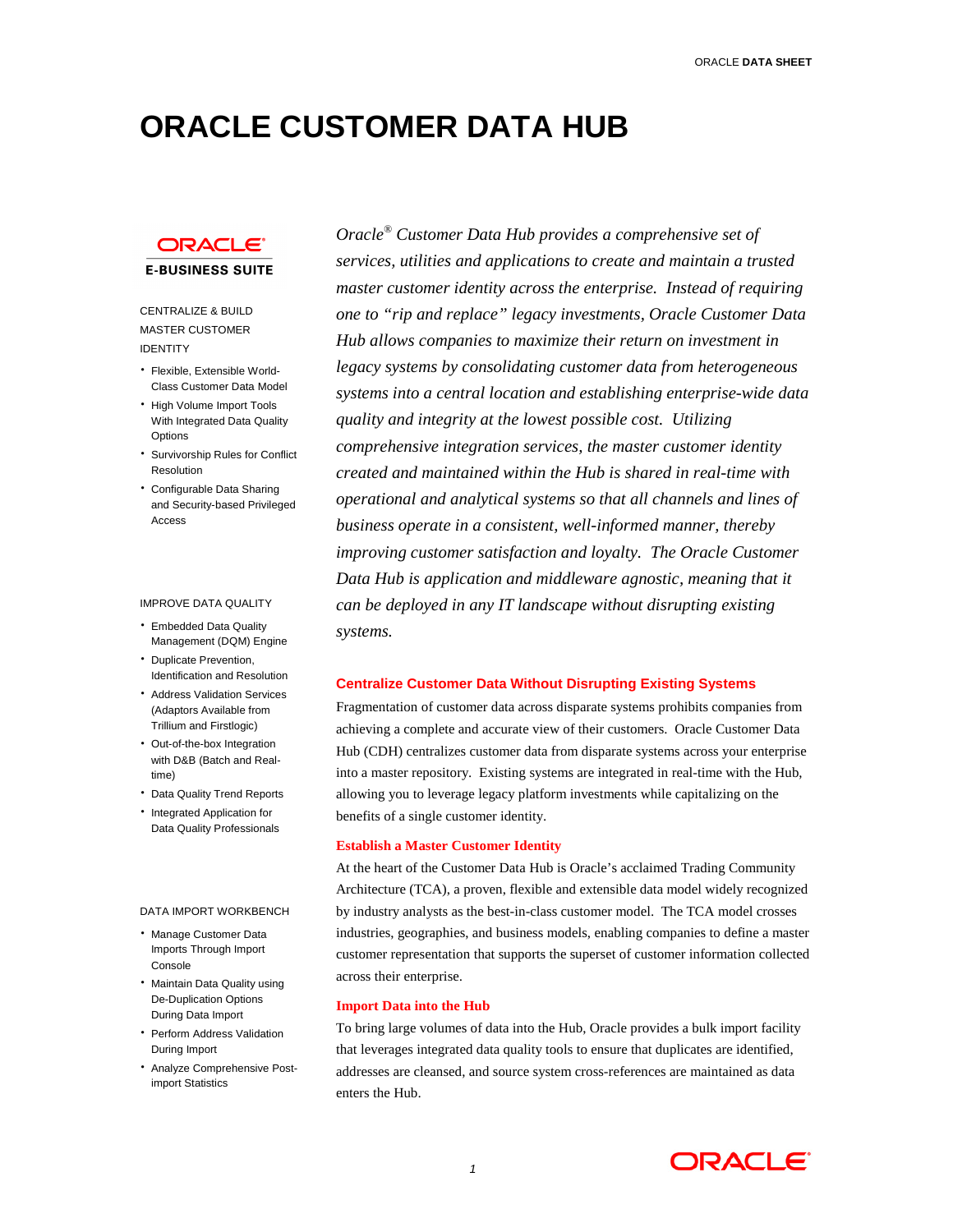# DUPLICATE IDENTIFICATION AND RESOLUTION

- Identify Duplicates Manually and Through Batches
- Configure Survivorship Rules for Blending Profile Attributes
- Auto-merge Confident Matches

# CUSTOMER DATA MANAGEMENT

- Analyze Data Completion and Duplication Reports
- Protect Party Modeling During Merge
- Certify Customer Records
- Manage Lifecycle of Customer Data

## DATA QUALITY INTEGRATION **SERVICES**

- Submit Merge Requests Via Services
- Raise Merge Business Events
- Retrieve Merge Request Details Through Services

# SYNCHRONIZE DATA ACROSS ENTERPRISE

- Cross Reference Mapping Between the Hub and Source **Systems**
- Creation and Maintenance of a "Universal ID"
- Industry standard Web Services, Coarse-grain Business Object APIs , Finegrain TCA APIs, and Business Event System (BES) Callouts

## **Create a Single Enterprise Version of Customer Data**

By combining data from numerous systems and content providers, the enterprise consolidates customer data within the Hub. However, the data must be rationalized and conflicts must be resolved to make the information actionable. CDH's "Single Source of Truth" functionality uses a configurable set of survivorship rules for conflict resolution to take the different versions of a particular customer record and blend them into a single enterprise-wide, master record.

# **Improve Data Quality At A Lower Cost**

While most companies understand the importance of maintaining high quality data across the enterprise, many find this goal elusive. Some companies choose to ignore their data quality problems while others attack these issues with an uncoordinated (and therefore ineffective) assault on some but not all systems. In both the cases, operational costs rise and revenue opportunities decrease.

Oracle Customer Data Hub provides a unique opportunity for companies to implement an effective data quality plan at a lower cost by managing data quality centrally, and then sharing that data across their enterprise.

#### **Prevent, Identify and Resolve Duplicates**

Embedded within Oracle Customer Data Hub is a highly configurable matching engine called DQM (Data Quality Management). DQM uses match rules, attributes and data transformations to find "similar" or "duplicate" records. As such, it can be used for searching as well as duplicate prevention. In addition to proactively preventing duplicates from entering the Hub, DQM can also be used in conjunction with Oracle Customer Data Librarian (a fully integrated application, designed for information quality professionals) to scour data already in the Hub and identify possible duplicates. Once duplicates are identified, they are resolved by either merging them automatically or via a manual review process within the Customer Data Librarian application.

## **Enrich with Valuable Content**

Data from third-party content providers can be extremely helpful in correcting inaccuracies and augmenting customer information. As such, customer data within the Hub can be enriched with third-party content including company profiles, credit scores, corporate hierarchies, or validated address information, which can then be shared across the enterprise. Companies can leverage the Hub's out-of-the-box integration with providers such as D&B, Trillium, and Firstlogic or easily integrate with content providers of their choice.

# **Synchronize Consistent Customer Data And Processes**

Cleansed, centralized data becomes even more valuable when it's sent back to source systems and used by employees to optimize the customer experience and improve real-time decisions. Oracle Customer Data Hub allows businesses to synchronize heterogeneous systems with the Hub so every customer touch point shows current, consistent data, ensuring that business interactions and decisions are based on the highest information quality.

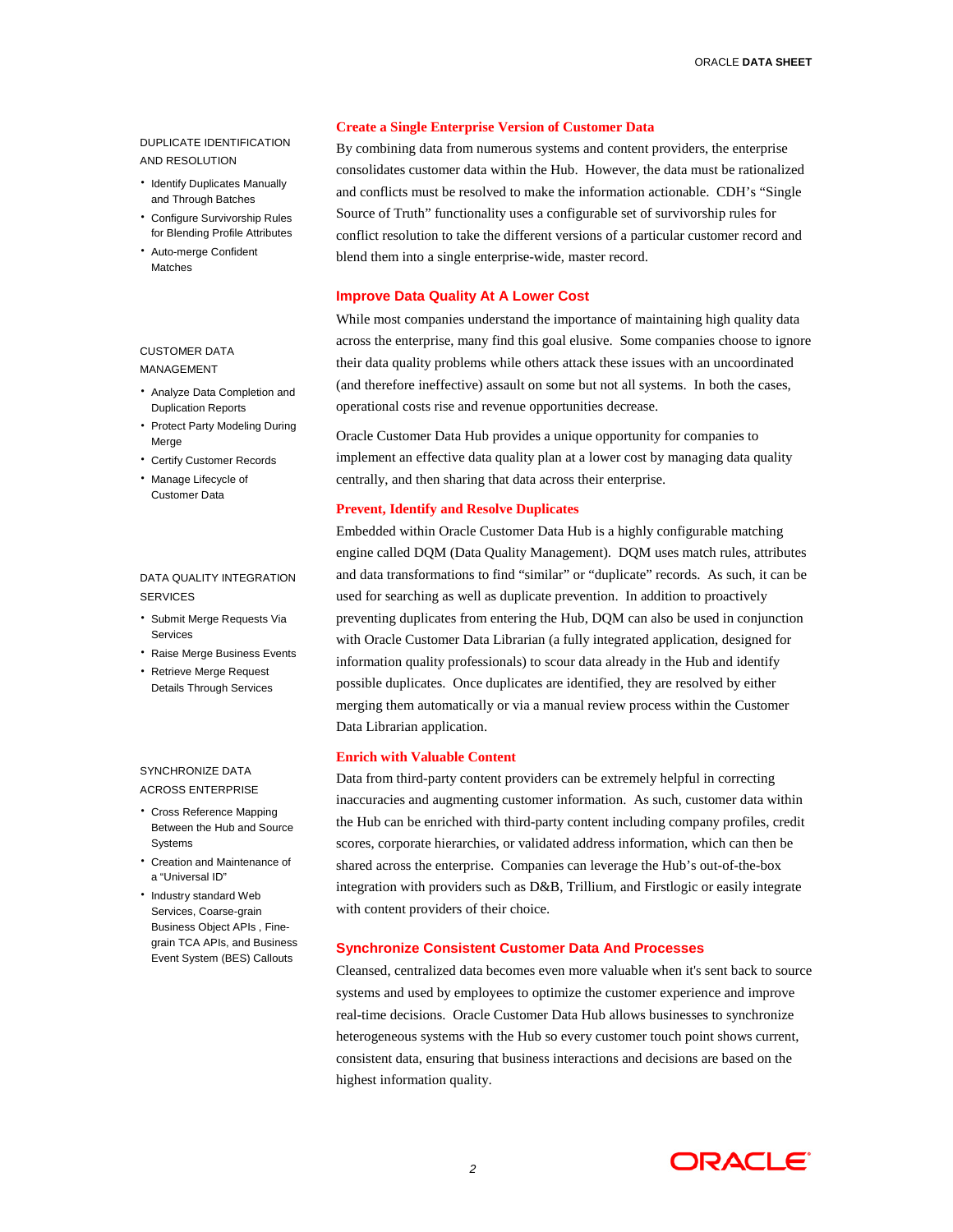#### GAIN ACCURATE INSIGHT

- Customer Data Hub Viewer/Editor (Oracle Customers Online)
- Configurable, Cross-System Transactions Viewer
- Comprehensive Relationship and Hierarchy Management
- Relationship and Hierarchy Visualization Tools

## **Synchronize Customer Data**

Oracle Customer Data Hub provides standards based Web Services, out of the box, to make synchronization to any system easy.

Oracle Customer Data Hub offers a set of services to facilitate source system integration. Oracle's Business Event System (BES) is used to announce activity within the Hub so that it can be communicated to the relevant source systems via any enterprise service bus such as Oracle's ESB. Source systems can inform the Hub of activity within their systems by taking advantage of the full set of public APIs as well as standards based Web Services for creating, updating, and retrieving customer information from any platform. It also offers Data Quality Web Services to search for parties based on the Oracle DQM (Data Quality Management) match rules/search engine. To facilitate bi-directional data synchronization, CDH maintains cross-reference mapping between a customer record in the Hub and its multiple representations in the enterprise's source systems.

## **Acquire Customer Data from Different Sources**

The Oracle Customer Data Librarian application delivers a comprehensive import workbench designed to facilitate the process of acquiring data. The import console includes a work queue that allows a data steward to manage batches of customer data acquired based on either business user-driven File Load inputs or batch data migration efforts involving the Bulk Import utility. Process-oriented user interfaces allow users to load low and high volumes of data with superior performance, while leveraging key data quality features including duplicate identification and address validation as part of the data acquisition process.

#### **File Load**

Oracle Customer Data Librarian's easy to use file load utility facilitates importing files containing customer data. A simple interface guides users through steps needed to identify, map and load low volumes of data with ease.

#### **Bulk Import Administration**

Oracle Customer Data Librarian's bulk import screens provide an intuitive, step-bystep flow for setting up and managing bulk imports of data, while delivering functionality that allows for the identification of duplicate records and the validation of addresses being imported. Duplicates can be identified within the batch being imported or against existing records in the customer master, and address validation can be serviced through third-party data cleansing vendors. Additionally, data stewards may perform 'what-if' analyses upon an incoming batch to model the quality of customer data prior to committing it to the master registry.

## **Identify, Manage and Resolve Duplicate Customer Records**

Concise, accurate and complete customer information is essential for optimizing business relationships and opportunities. According to recent studies, poor data quality costs businesses billions of dollars every year in misdirected resources and billions more to recover lost or dissatisfied customers.

Oracle Customer Data Librarian's powerful process-driven capabilities provide a comprehensive workbench to identify, manage, approve, reject, assign and submit

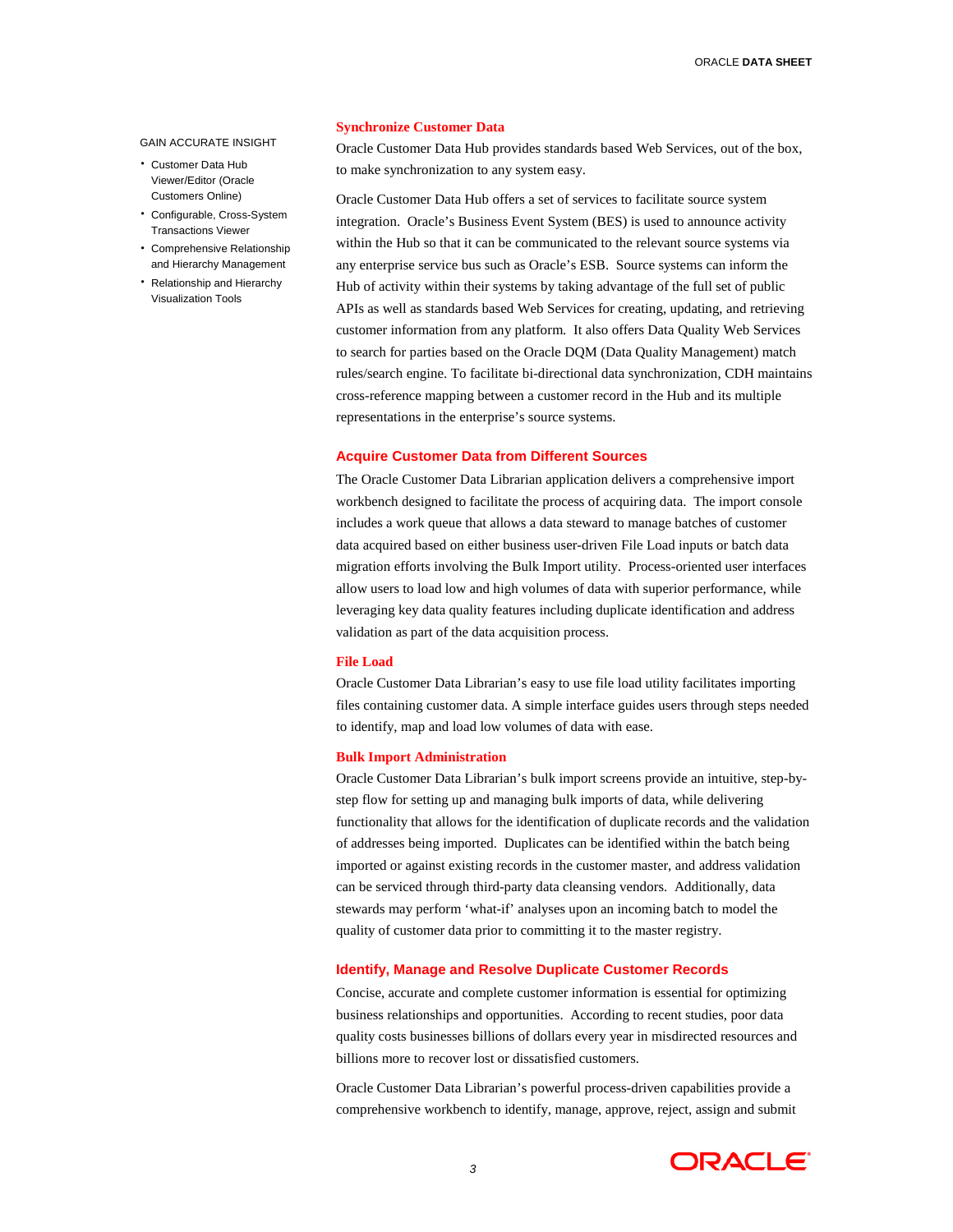requests to resolve duplicates. These requests may be generated either programmatically by the data steward or through manual submissions by users across the IT landscape--be it from an Oracle E-Business Suite application, a thirdparty application platform or a legacy system. The duplicate identification and resolution features leverage flexible matching rules, powerful duplicate identification processes, and integrated merge routines.

# **Configure Flexible Duplicate Match Rules**

Oracle Customer Data Librarian uses a highly configurable matching engine DQM (Data Quality Management) that provides the flexibility to either use seeded match rules, or to configure custom match rules. These rules determine the data elements and methods for evaluation of the similarity among customer records. They can be used to control searches across enterprise applications, duplicate prevention during data entry and mass duplicate identification for existing data

#### **Identify Duplicates**

Oracle Customer Data Librarian allows for the identification of duplicate customer records through interactive searches or through an automated system duplicate identification batch (SDIB). An SDIB is a process that uses match rules to find all duplicate sets within a defined subset of the database. Information quality professionals can review the duplicate sets online and approve them for resolution. Oracle Customer Data Librarian includes a merge request queue, which is used to approve, reject, assign or submit merge requests.

## **Resolve Duplicates**

There are solutions in the marketplace that provide services to help identify duplicate data, but few of them can actually merge the identified duplicates within the context of your business. The reason for this is that they do not possess the architectural intelligence required to manage all the transactional information tied to each of the records being merged. Upon merging duplicates, E-Business Suite customers benefit from not just the resolution of customer profiles, addresses and relationships but also the consistent reconciliation of related business interactions and transactions.

Through a combination of automation and user interaction, Oracle Customer Data Librarian resolves duplicate customer records by assembling the most comprehensive list of descriptive attributes across all matching records, producing a highly accurate and complete customer identity. In cases where duplicates fall above a configurable match threshold, an auto merge process may also be triggered.

#### **Gain Accurate Insight**

Once the source systems have been integrated into the Hub, all transactional, analytical, and real-time systems are capturing and reporting customer information based on a single customer view. With up-to-date, consistent information flowing throughout all systems and available to each employee, your company is poised to achieve a true, 360-degree view of your customers.

## **Understand Your Customer's Place in the Trading Community**

With OCO's extended relationship management capabilities, users can model,

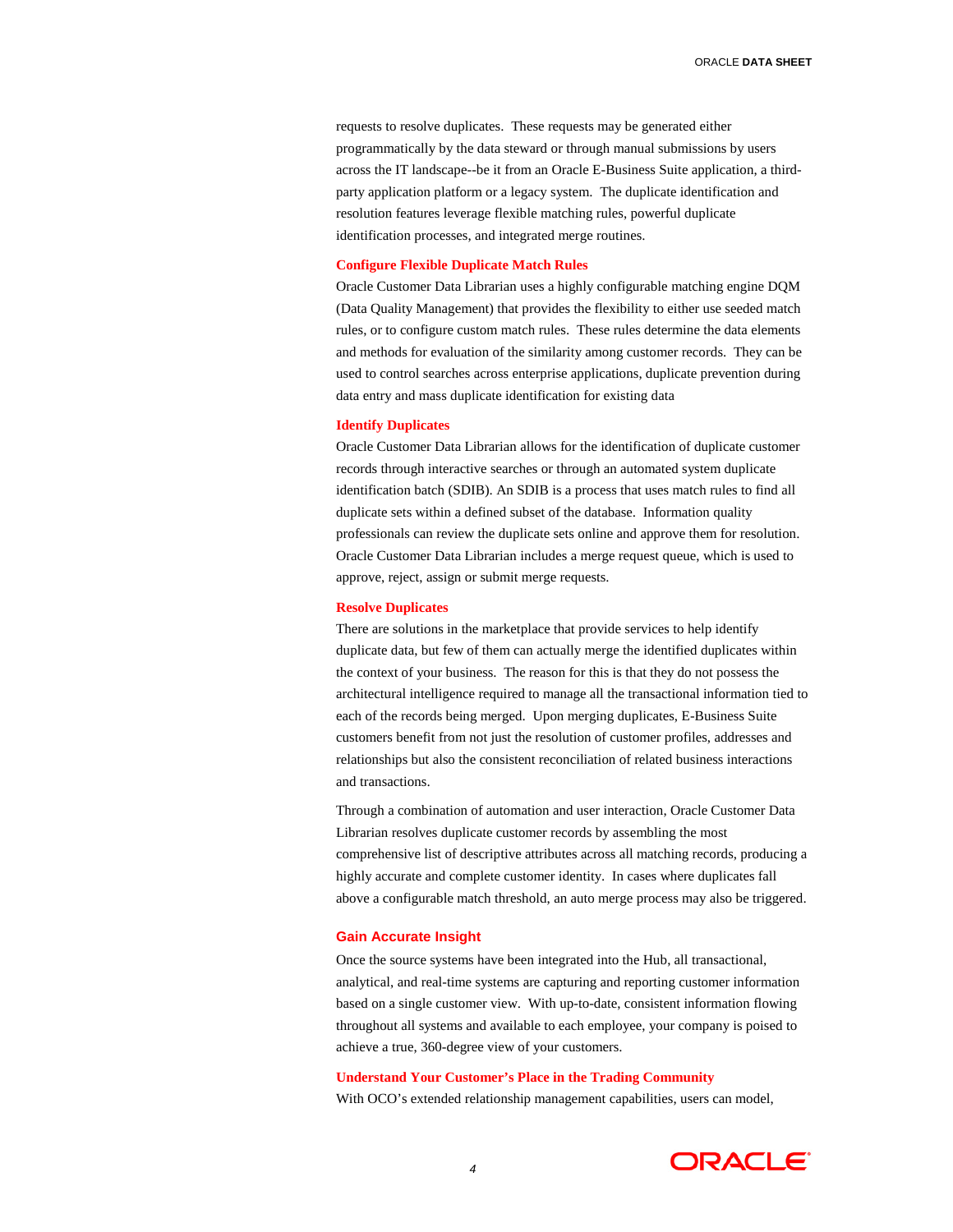manage, and visualize complex relationships (including hierarchies) amongst members of their trading community to understand how customers and other trading community members interrelate. This functionality allows organizations to make better business decisions and to realize a competitive advantage based on high quality customer information.

#### **Access a Complete Picture of Customer Activity**

OCO's Transactions Viewer enables true customer insight by virtually consolidating individual customer interactions and transactions across the enterprise. While the Transactions Viewer is initially configured to display transactions created within Oracle E-Business Suite applications, the configuration can be easily extended to incorporate data from other applications so that end-users have a holistic, 360 degree transactional view of the customer within a single dashboard.

# **DQM Infrastructure**

Oracle DQM provides the infrastructure for companies to perform high quality search, duplicate prevention at the time of data entry and duplicate identification of existing records within the TCA registry. Deploying companies can either leverage existing rules or set up new rules to identify which data elements (attributes) to compare using which methods or algorithms (transformations) that best fit the business purpose to determine a match.

#### **Match Rules**

The flexibility of the DQM engine allows a deploying company to create its own definitions of what constitutes a duplicate record. Alternate definitions can be used to support specific business functions. These definitions are called match rules. They may be leveraged to power TCA registry search screens, to prevent duplicate records from entering the TCA registry or to identify duplicate records within the TCA registry. Match rule definition involves assigning scores and weights to individual search attributes and related transformations. This information is coupled with a minimum threshold score to identify two records as an acceptable match.

#### **Word Replacements**

Word replacements complement transformations to help define meaningful match rules. Word replacements standardize words to improve the likelihood of finding duplicates. They are especially helpful with identifying similar records that include popular nicknames or abbreviations. Out-of-the-box, DQM comes seeded with a number of word replacement lists relating to street types, US state names, person names, and organization names. Deploying companies can also define word replacements specific to their business, language or cultural needs. Oracle DQM supports both delimited as well as non-delimited word replacement lists to address the matching requirements of global enterprises.

#### **Transformations**

Transformation functions alter data stored within specified attributes of the TCA registry for the purpose of matching. Oracle DQM transforms customer records into a form that facilitates the identification of similar records even when words are aliased, inconsistent or misspelled. Out-of-the-box, Oracle DQM ships with several

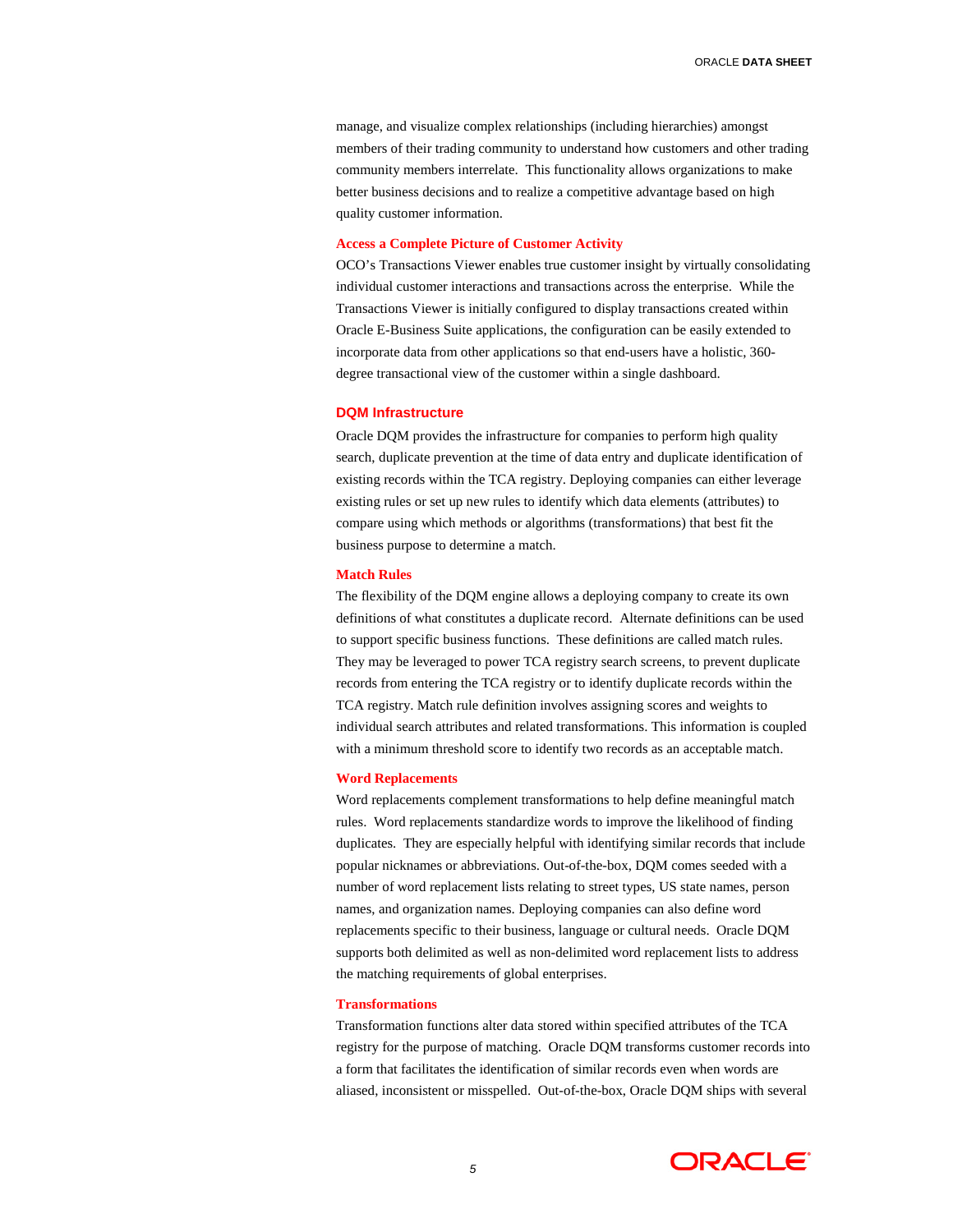transformation functions, and offers a framework within which enterprises may create their own custom transformation functions to address their unique business requirements. .

#### **Staging and Synchronization**

The DQM engine transforms attributes (e.g., profile information, addresses, phone numbers, email addresses) and stages these elements in a set of tables commonly referred to as the DQM staging tables. DQM performs all the matching against these tables. Staging is typically a one-time operation. To synch on-going updates as they occur within the TCA registry, DQM offers administrators a synchronization process to complement staging. During its implementation, DQM synchronization may be executed either in real-time or scheduled periodically to enhance end user search & duplicate identification experiences.

## **Administration**

To setup, troubleshoot and tune the DQM infrastructure, an administration console is provided to perform tasks such as extending word replacement lists and transformations, or creating new match rules. Administrators may also use detailed diagnostic reports to perform a 'health check' of the DQM infrastructure. Whenever changes are made to the DQM configuration, the console guides administrators of processes that need to be run for the changes to take effect.

# **DQM Processes**

The application of Oracle DQM can be categorized into three different areas: (1) Smart Search, (2) Duplicate Prevention, and (3) Duplicate Identification.

### **Smart Search**

DQM Smart Search is employed by various search user interfaces within Oracle's E-Business Suite to find matches to criteria provided by the user. In addition to finding exact matches, DQM is particularly good at identifying records that are similar to each other. Smart Search uses configurable match rules to determine if entities are similar enough to be considered a match based on either out-of-the-box or user defined match rules. Word replacements lists and transformations referenced within a given match rule definition drive the behavior of a consuming search interface. The DQM Smart Search feature is also offered as a service for non-Oracle applications to allow search against the TCA registry in a service-oriented manner.

#### **Duplicate Prevention**

DQM proactively prevents creation of duplicate customer records by comparing the data entered by the user against similar records that exist in the TCA registry. The DQM Search service may be used to allow consuming applications to search against the TCA registry at the time of data entry and prevent duplicate customer records from being created. From a batch import perspective, duplicates may be prevented from entering the TCA registry by identifying potential duplicates within the incoming batch or by matching records in the batch against the customer records in the registry to prevent duplicate data from being loaded.

## **Duplicate Identification**

Duplicate customer records in the TCA registry can be identified using a batch

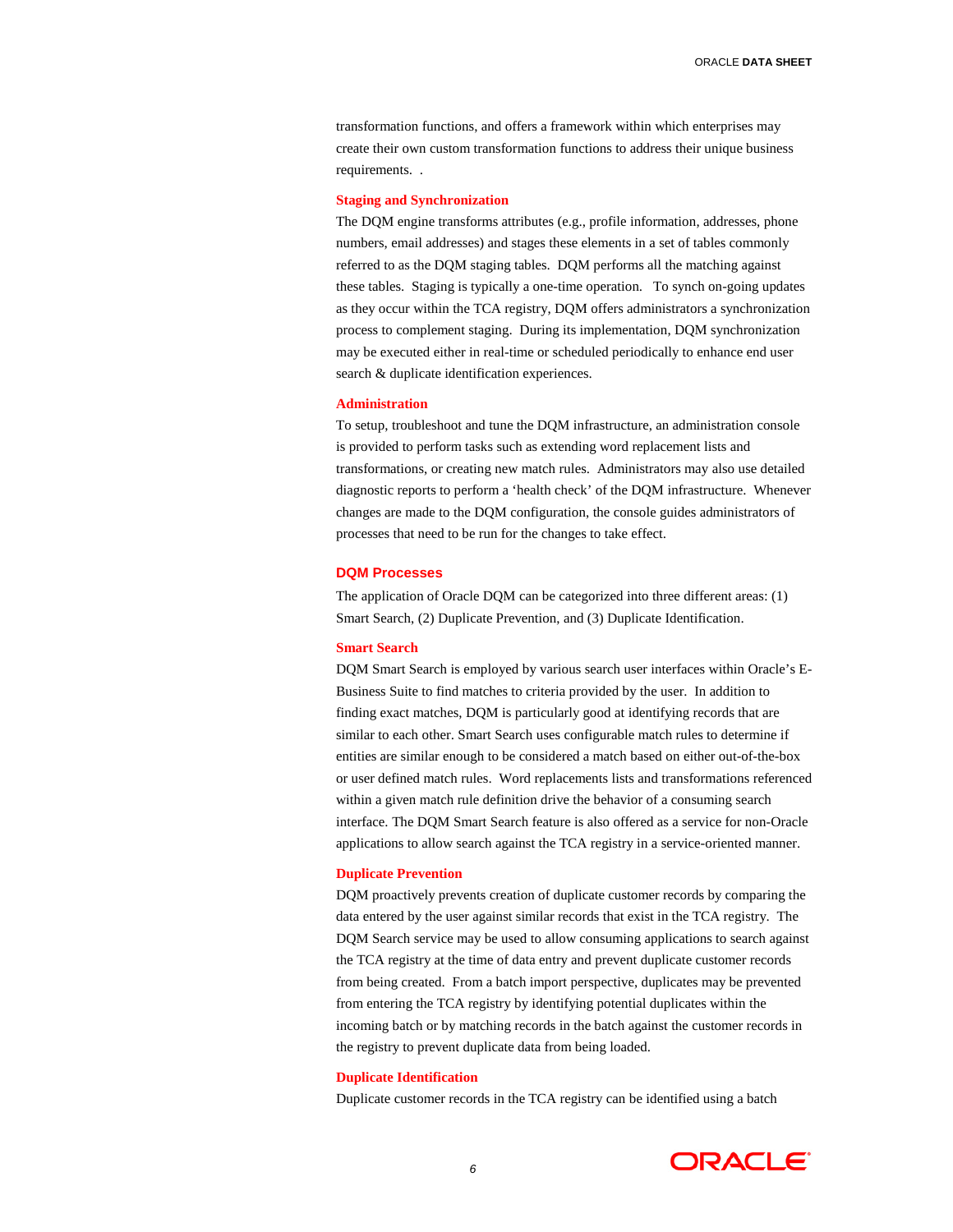process for the purpose of duplicate resolution. Duplicates can be identified either across the entire TCA registry or across a smaller subset at the discretion of a data steward. System generated duplicate identification batches may be scheduled to run periodically and their workload may be distributed using concurrent processes.

Score details pertaining to how customer records were matched and determined to

be duplicates are provided to the data stewards for analysis.





**defined parameters** 



**Figure 2: Oracle Customer Data Hub allows companies to create a single, enterprise view of their customer base, helping them to answer the most important questions about their business, make better business decisions, improve customer satisfaction and reduce costs.** 

#### **Oracle E-Business Suite—The Complete Solution**

Oracle E-Business Suite enables companies to efficiently manage customer processes, manufacture products, ship orders, collect payments, and more—all from applications that are built on unified information architecture. This information architecture provides a single definition of your customers, suppliers, employees,